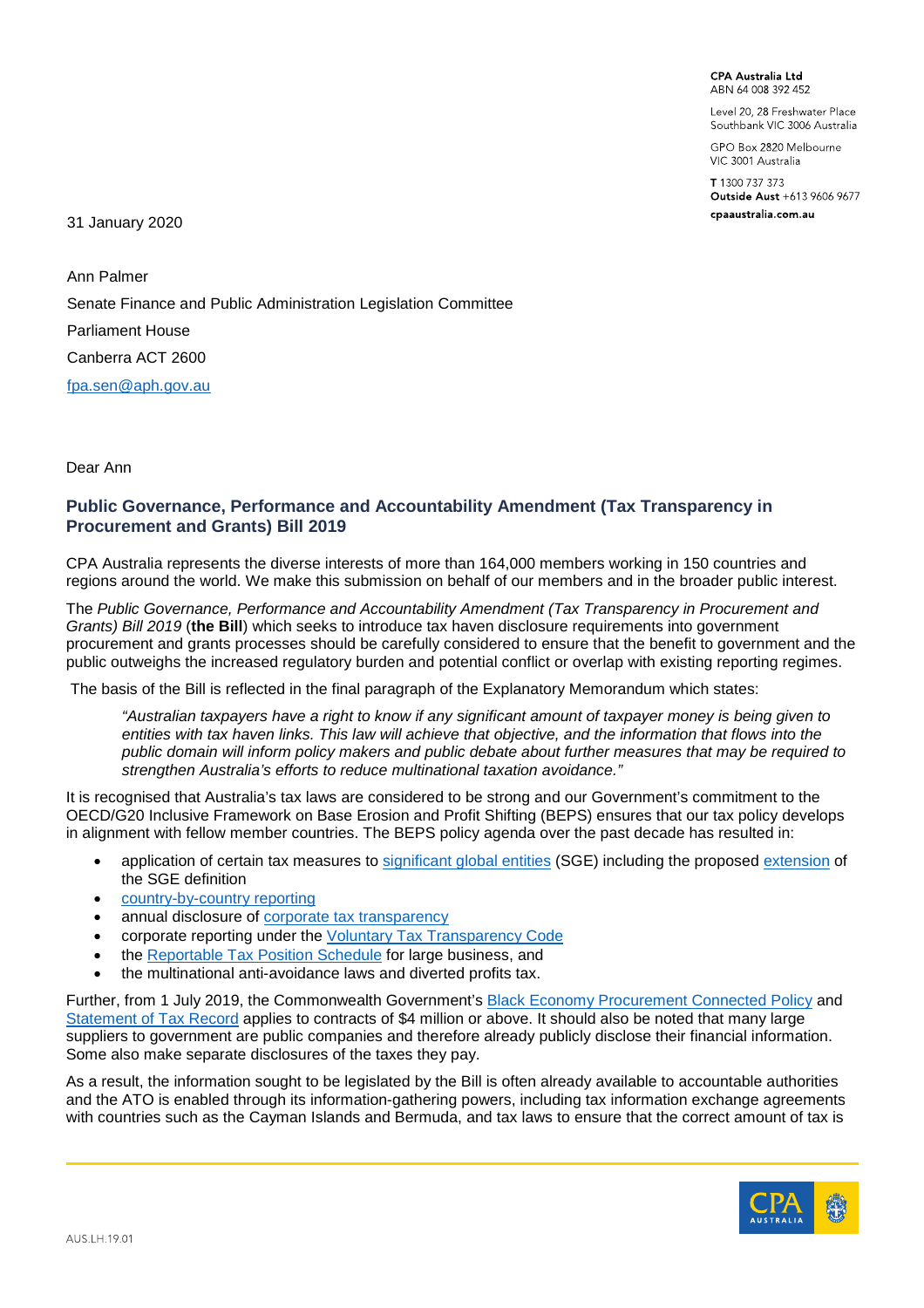paid. The greatest impact will be on suppliers that are not currently required to lodge financial statements under either the *Corporations Act 2001* or the significant global entities legislation.

Alternatives to the proposed legislated approach include:

- the development of a procurement connected policy that considers global corporate and tax structures without the need for new legislation, similar to the Black Economy Procurement Connected Policy.
- funding the ATO to specifically review the tax compliance of suppliers to government, both in terms of the specific tax structures associated with the contract or grant itself as well as the broader group.

If this Bill is to proceed, consideration should be given to a more centralised approach to tax haven disclosures given the complexities of multinational taxation and the challenges in assessing tax compliance. This may result in, for example, the establishment of a federal register managed by a lead agency with the capability to make objective assessments of tax compliance which can then be accessed by all accountable authorities. Alternatively, a product like the Statement of Tax Record could be developed which is then a single record that provides consistent information to all accountable authorities for their consideration. Such an approach mitigates the risks of poor or inconsistent decision-making by accountable authorities in relation to judgments of tax compliance by suppliers and ensures that suppliers are not overly burdened when applying for multiple contracts or grants across multiple authorities.

There should also be more detail provided on the prescription of countries, or parts of a country, as a tax haven. Australia's determinations should follow a transparent process that is consistent with existing approaches globally. The European Union process of determining its list of non-cooperative tax jurisdictions could be used as a template. However, we note that Australia is included on their list of potentially blacklisted countries, highlighting the challenges in establishing a fair and rigorous set of parameters to appropriately define and capture tax havens.

In conclusion, the Bill does not appear to enhance the information available to accountable authorities or the public, nor does the required information necessarily improve the decision-making process for government procurement. As such, it may not achieve the Bill's aims but instead burden accountable authorities, decision makers and the ATO for minimal to no public benefit. Further consultation should be undertaken to co-design a targeted and appropriate tax transparency process for possible inclusion into government procurement processes.

If you have any queries, please contact Elinor Kasapidis, Tax Policy Adviser, at CPA Australia at elinor.kasapidis@cpaaustralia.com.au or 03 9606 9666.

Further comments are included in the Attachment.

Yours sincerely

Popugrath

**Dr Gary Pflugrath CPA Executive General Manager, Policy and Advocacy CPA Australia**

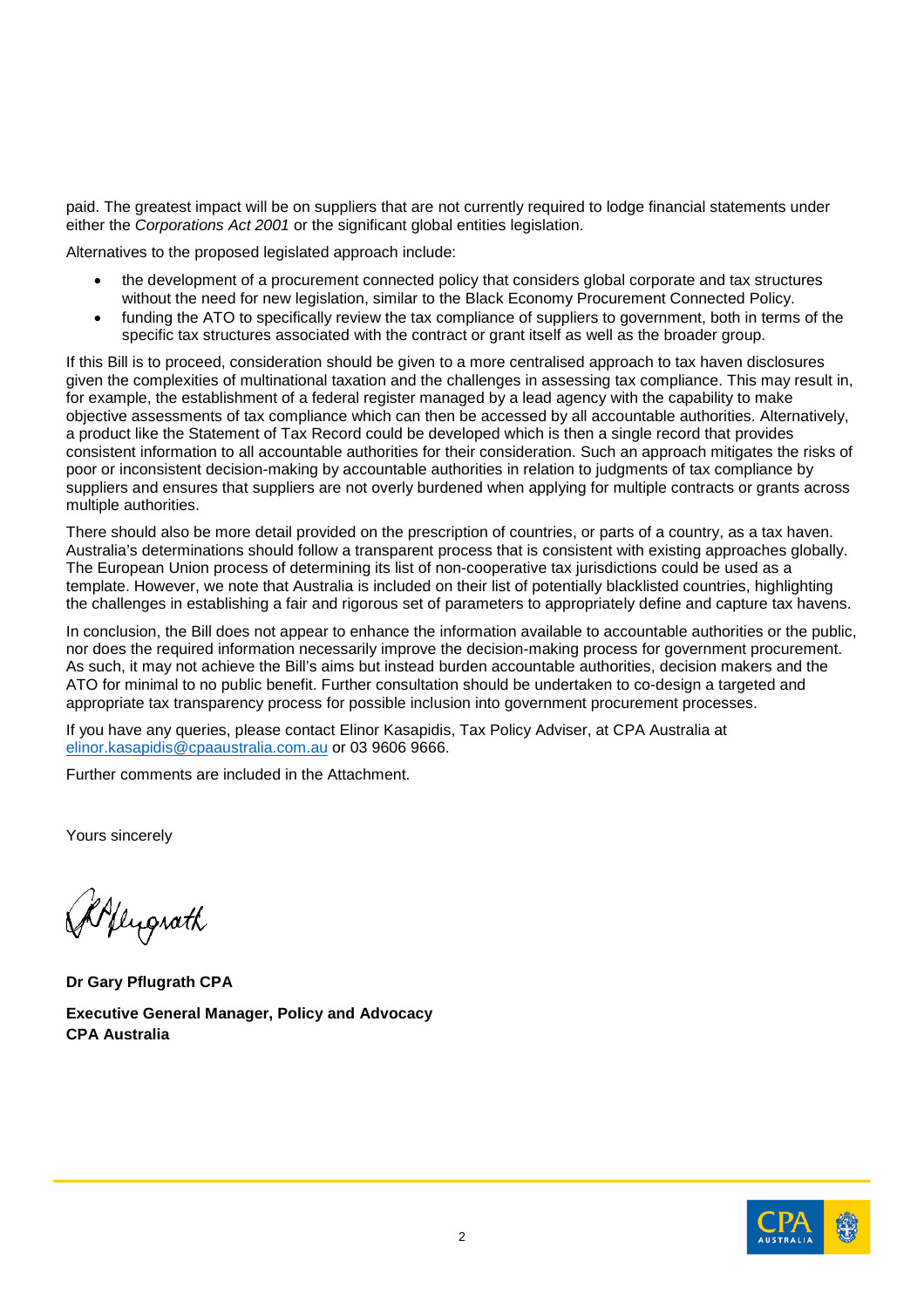# **Attachment**

# **Background**

In 2018-19, 61 Commonwealth departments published 1412 notices of contracts worth \$4 million or more, totalling almost \$50 billion. Of these, 810 contracts with a total value of \$37 billion were for the Department of Defence<sup>1</sup>. In that same period, 722 grants worth \$4 million or more were awarded by 22 Commonwealth departments, totalling \$11 billion[2,](#page-5-1) of which 383 grants with a total value of \$5.1 billion were for the Department of Health.

Many of the larger contracts are awarded to multinational enterprises who often hold specific expertise or significant capital assets that are required to satisfy government procurement requirements. A cursory review of their consolidated financial statements shows subsidiaries and related entities in countries commonly considered to be tax havens. Many also have publicly reported or disclosed their Australian income tax liabilities.

For grants, many recipients are income tax exempt or non-profit entities including indigenous communities, religious groups and academic institutions. Financial information is available for larger organisations from the Australian Charities and Not-for-profit Commission and their tax compliance will tend to be related to indirect and withholding taxes rather than global income tax.

# **Definition of tax haven**

There is currently no defined approach to defining a tax haven and the OECD states that "*no jurisdiction [of the 38 identified in 2000[3](#page-5-2)] is currently listed as an unco-operative tax haven by the Committee on Fiscal Affairs"[4](#page-5-3).* In 2017, the European Union identified 17 countries for failing to meet agreed tax good governance standards with a further 47 (including Australia) committing to addressing deficiencies in their tax systems to meet the required criteria[5.](#page-5-4)

The Minister and the ATO will need to develop a methodology to determine a tax haven for the purposes of subsection 49A(1). The approach should be designed with reference to existing approaches in other jurisdictions, recognition of the legitimate use of such vehicles in global commerce and be non-discriminatory in its application (e.g. territories of particular countries should not be subject to different rules than independent states). This process is likely to take more than the six months required in subsection 49A(3).

### **Administrative challenges**

The Bill's provisions are quite general in nature and the accountable authority will require significant guidance and ongoing support from the Treasury and the ATO to ensure their decision to award contracts or grants duly consider the tax arrangements of the supplier's group.

Given the tax expertise required to assess the level of compliance and tax governance risk associated with crossborder taxation and global corporate structures, there is a risk that the accountable authorities may develop inconsistent and potentially subjective approaches to assessing the supplier and its associates' compliance with tax laws both in Australia and elsewhere.

The incorrect presumption that the existence of tax haven within a supplier's group structure is evidence of tax evasion may introduce cognitive bias into accountable authority decision making, while the ATO may not be able to provide full, detailed assessments due to privacy obligations or resourcing constraints.

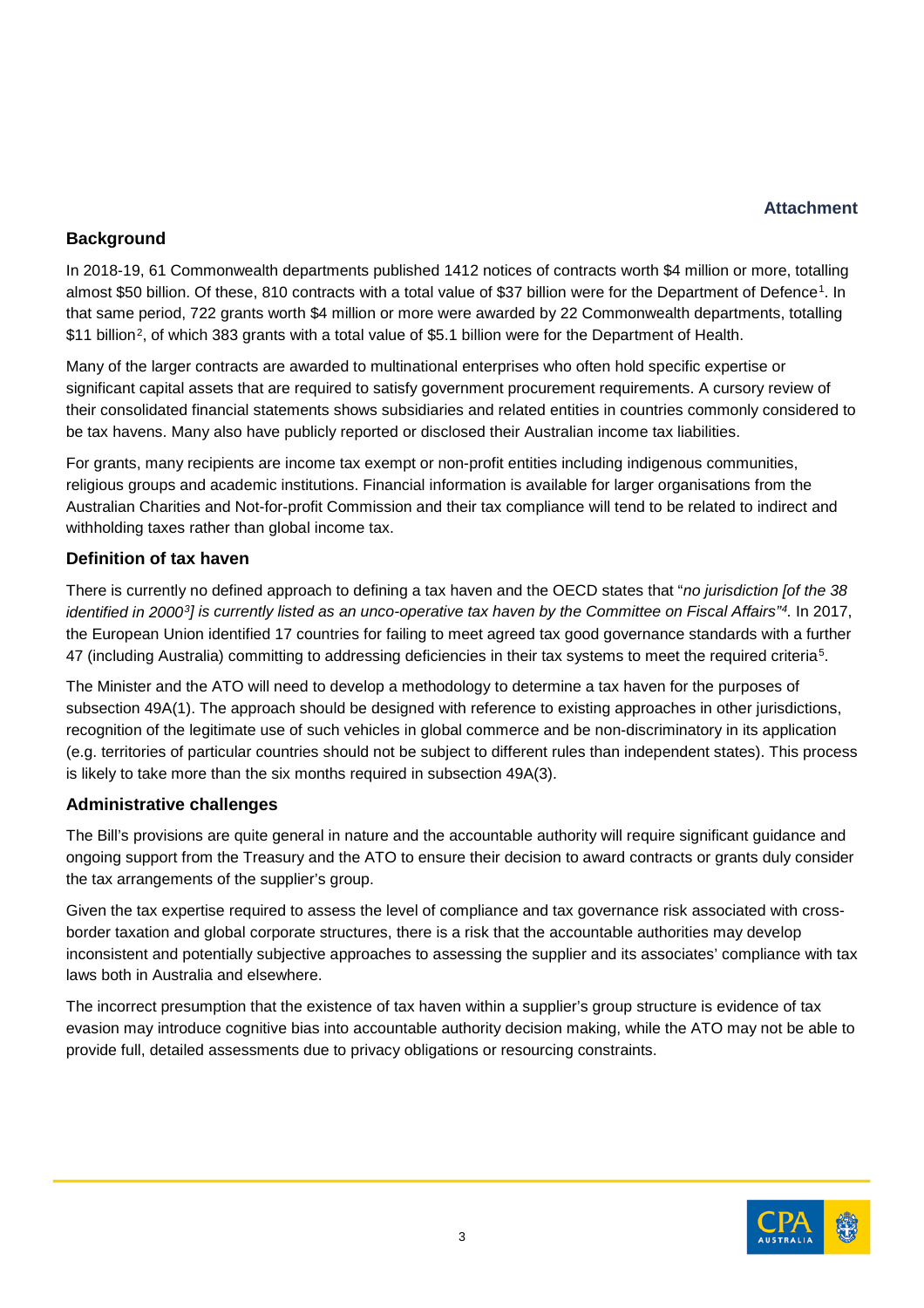## **Specific issues**

The Bill raises the following specific issues:

- 1. Are the disclosures in consolidated financial statements of the global group sufficient for the purposes of subsection 49C(1)(a)?
- 2. Is a Statement of Tax Record from the supplier sufficient for the purposes of section 49C(1)(b)? Is a Statement of Tax Record required for all Australian associates of the supplier?
- 3. For overseas entities, does subsection 49C(1)(b) mean all associated entities of the associates or just those domiciled in tax havens?
- 4. What is required to satisfy subsection 49C(1)(b) in terms of '*have complied, or are complying, with any applicable laws in Australia or elsewhere that relate to tax'*?
- 5. How will the accountable authority be able to consistently interpret, and competently and objectively apply 49D(1)(b)?
- 6. How will the consultation with the Commissioner of Taxation as prescribed in 49D(3)(b) be governed to ensure impartiality and uphold taxpayer privacy?
- 7. What advice will the Commissioner of Taxation provide to the accountable authority and what rights of appeal will be available to the supplier?
- 8. What protections are available for information that is market or commercially sensitive, or is in relation to separate divisions or geographic operations?

### **Further considerations**

It is likely that section 49E will result in the majority of contracts being reported as having been procured from tax haven suppliers given the concentrated nature of tenderers and the continued legal use of such jurisdictions by many multinationals. For the largest contracts and suppliers, this information can already be deduced from existing public sources. This may restrict the intended impact of the annual reporting in sections 49E and 49J.

Grant recipients are often charities, non-profits and deductible gift recipients who are regulated by the Australian Charities and Not-for-profits Commission which imposes registration, reporting and governance obligations including [external conduct standards](https://www.acnc.gov.au/for-charities/manage-your-charity/governance-hub/acnc-external-conduct-standards) for operations outside Australia. These entities may have some or no income tax obligations, but they may form part of a global association (e.g. Catholic Church) and may have other tax obligations (e.g. GST, withholding). We suggest that the requirements for ACNC-regulated suppliers are tailored to align with their existing regulatory framework.

Similarly, where supplier information is publicly available through financial reports, voluntary reporting and other transparency initiatives, this legislation should not impose further regulatory burden without demonstrable net benefits for the public, including the efficiency of the government's procurement process. For smaller suppliers who may not be required to prepare financial statements or whose tax information is not publicly available, the Bill will also raise costs. It may be more efficient for the Government to work with the Department of Finance and the Treasury to develop a [procurement connected policy](https://www.finance.gov.au/government/procurement/clausebank/procurement-connected-policy) specific to tax havens, rather than to enact through legislation.

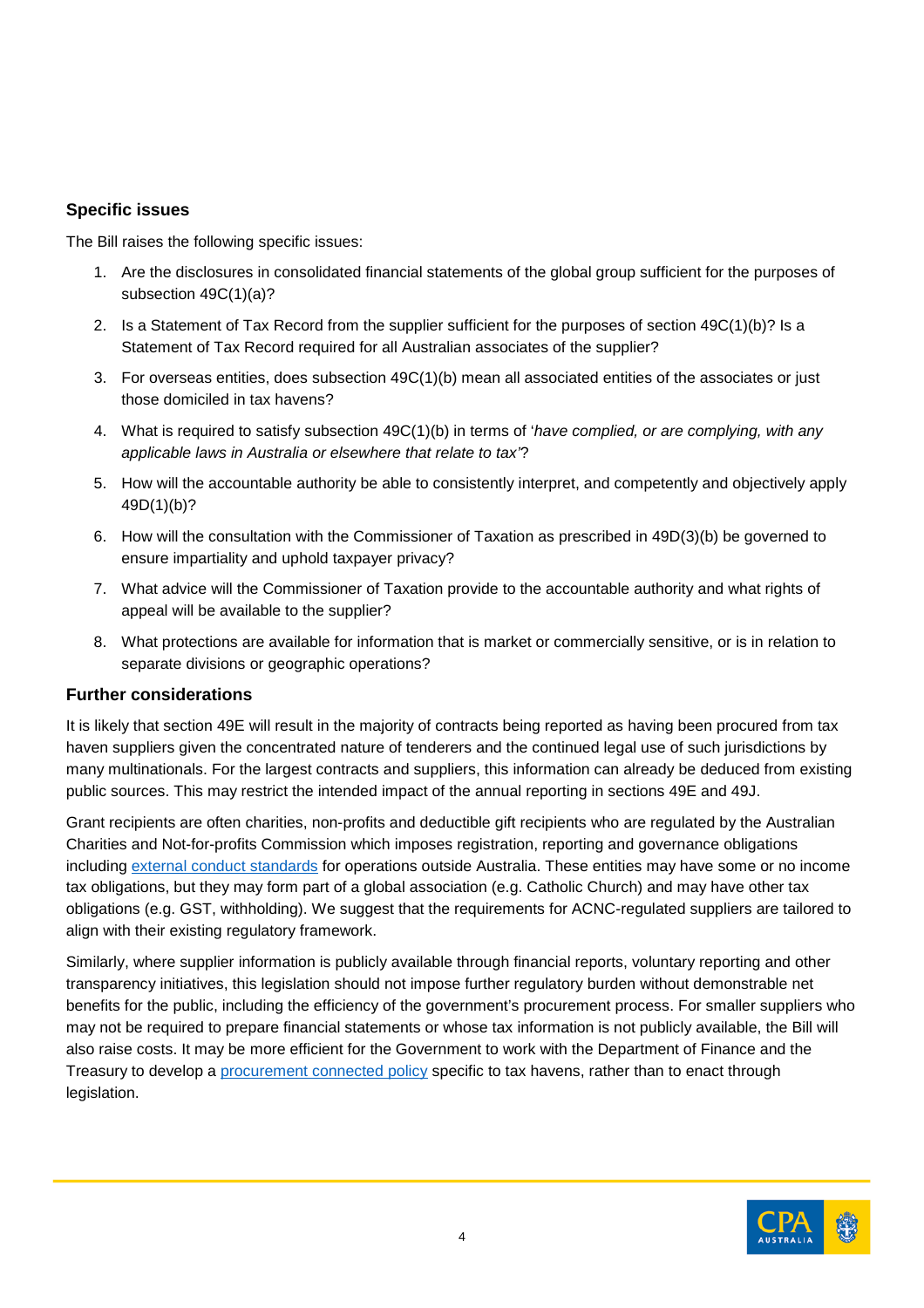Given most contracts are related to Australia's defence capabilities and most grants are for delivery of health services, we suggest that tax haven information will have limited effect on the decisions of accountable authorities. National security and public health interests, as well as the obligation of government to efficiently use taxpayer funds, mean that contracts and grants are likely to continue to be given to suppliers with the reputation, expertise and scale to deliver effectively. This means that the ATO's role in ensuring these suppliers are correctly complying with their Australian tax obligations becomes critical in achieving the Bill's aim to reduce multinational tax avoidance, to complement the existing publicly available information on contract and grant recipients.

Consideration should also be given to the application of tax haven disclosure requirements to sub-contractors, or at least first-tier subcontractors.

Finally, while tax haven transparency is an important aspect of multinational tax compliance, suppliers or grant recipients are subject to a range of public expectations in relation to tax, worker rights, environment, sustainability and ethics. It is arguable that the government procurement policy should be designed to ensure compliance with a broader range of social and economic values, rather than a narrow focus on tax havens. Tax compliance should be considered on an equitable basis – that is, compliance with international and domestic taxation obligations should be the requisite standard to receive a contract or grant, rather than a narrow focus on disclosure of associates in tax havens.

# **Case study: BUPA – Department of Defence contract**

- In 2018-19, BUPA Health Services Pty Ltd was awarded a \$3.4 billion contract by the Department of Defence to provide comprehensive health services to the department<sup>6</sup>.
- The BUPA ANZ Group Pty Ltd one of its many Australian-based related undertakings reported total income of \$8.0 billion, taxable income of \$582 million and tax payable of \$173 million in 2017-18[7](#page-5-6). Global consolidated revenues were £11.9 billion in 2018[8](#page-5-7).
- While the Government's Black Economy Procurement Policy was not in effect at the time of the tender, it is reasonable to assume that the tendering entity would have been able to receive a satisfactory Statement of Tax Record given the policy requirements.
- The 2018 Annual Report for the global Bupa group disclosed<sup>[9](#page-5-8)</sup>:

*"An in-principle agreement has been reached with the Australian Taxation Office (ATO) to settle a number of disputed matters. Under the settlement, Bupa will pay a total of approximately £88m to the ATO, reflecting taxes, interest, penalties and an offset for overpaid withholding tax, for the 2007 to 2018 years."*

- The 2018 Annual Report also discloses related undertakings as defined in Section 409 of the *Companies Act 2006* (United Kingdom) including entities in Bermuda, British Virgin Islands, Gibraltar, Guernsey, Jersey, Macau, Panama, Saint Kitts and Nevis, Bahrain and the United Arab Emirates<sup>10</sup>.
- Bupa also publishes its approach to tax as required by Schedule 19 of the *Finance Act 2016* (United Kingdom)<sup>[11](#page-5-10)</sup>.

For a large multinational supplier such as Bupa, the information disclosures proposed in the Bill are already publicly available to the accountable authority. Almost 40 per cent of Bupa's global income is generated in Australia and New Zealand, reflecting significant economic presence and an investment in the Australian market. The corporate structure reflected in the consolidated accounts is not dissimilar to other similar businesses and the information on the in-principle agreement indicates that Bupa is working with the ATO to comply with Australian tax laws.